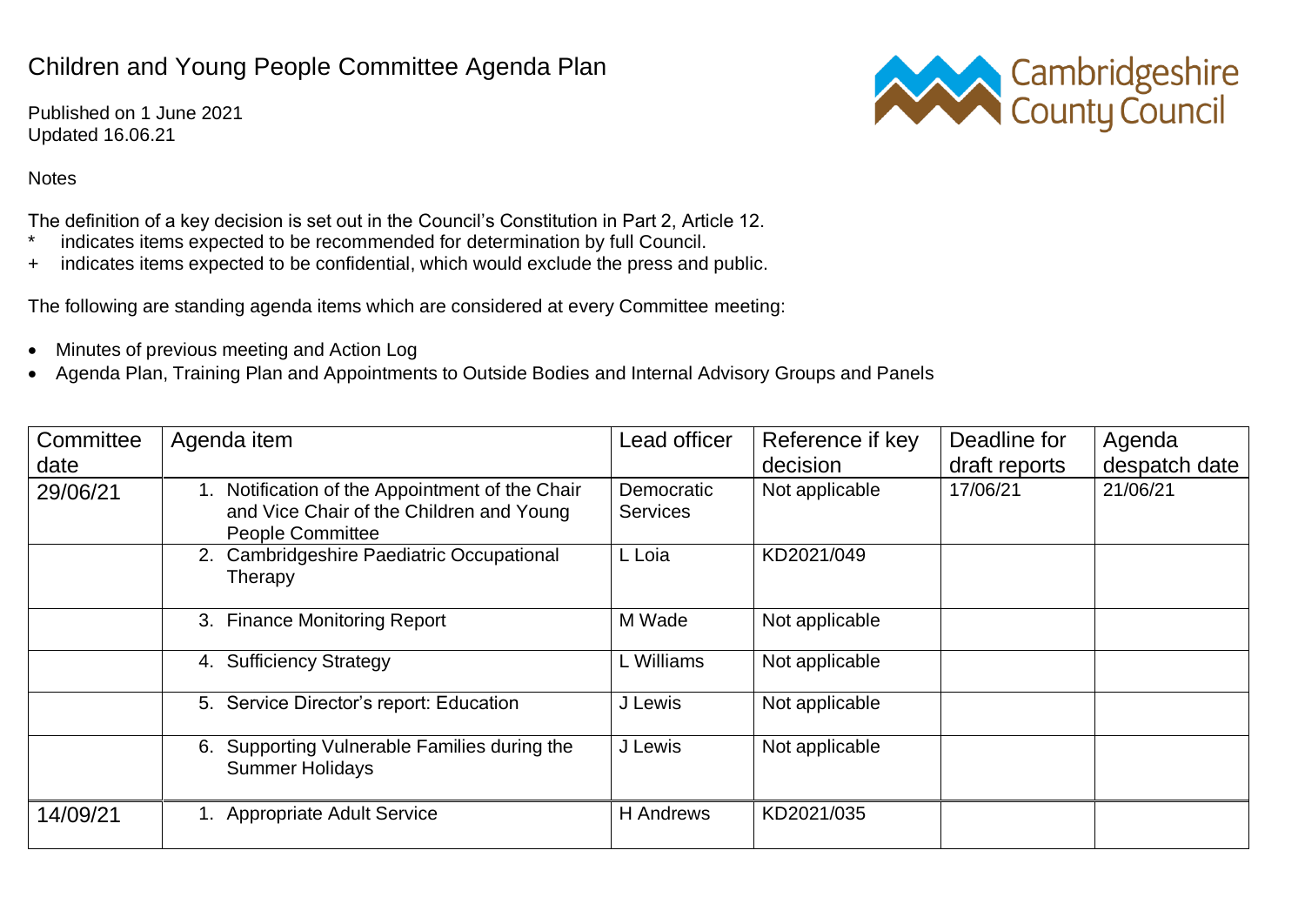| Committee                            | Agenda item                                                                    | Lead officer           | Reference if key | Deadline for  | Agenda        |
|--------------------------------------|--------------------------------------------------------------------------------|------------------------|------------------|---------------|---------------|
| date                                 |                                                                                |                        | decision         | draft reports | despatch date |
|                                      |                                                                                |                        |                  |               |               |
|                                      | 2. Education Transport                                                         | H Belchamber           | Not applicable   |               |               |
|                                      | 3. Finance Monitoring Report                                                   | M Wade                 | Not applicable   |               |               |
|                                      | 4. Service Director's Report: Children and<br>Safeguarding                     | L Williams             | Not applicable   |               |               |
| [19/10/21]<br>Provisional<br>Meeting |                                                                                |                        |                  |               |               |
| 30/11/21                             | 1. Business Planning: Revenue and Capital<br><b>Budgets</b>                    | L Williams/ J<br>Lewis | Not applicable   | 18/11/21      | 22/11/21      |
|                                      | 2. Establishment of a New Primary School at<br>Waterbeach Barracks Development | R Lewis                | Not applicable   |               |               |
|                                      | 3. Service Director's report: Education                                        | J Lewis                | Not applicable   |               |               |
|                                      | 4. Finance Monitoring Report                                                   | M Wade                 | Not applicable   |               |               |
|                                      | 5. Schools and Early Years Funding<br>Arrangements 2021/22                     | J Lewis                | Not applicable   |               |               |
|                                      | 6. Annual Safeguarding Report                                                  | J Procter              | Not applicable   |               |               |
|                                      | 7. Annual Customer Services Report                                             | J Shickell             | Not applicable   |               |               |
|                                      | 8. Risk Register                                                               | D Revens               | Not applicable   |               |               |
| 18/01/22                             | 1. Schools and Early Years Funding<br>Arrangements 2021/22                     | J Lewis                | KD2022/004       |               |               |
|                                      | 2. Determined Admissions arrangements                                          | <b>K</b> Beaton        | Not applicable   | 06/01/22      | 10/01/22      |